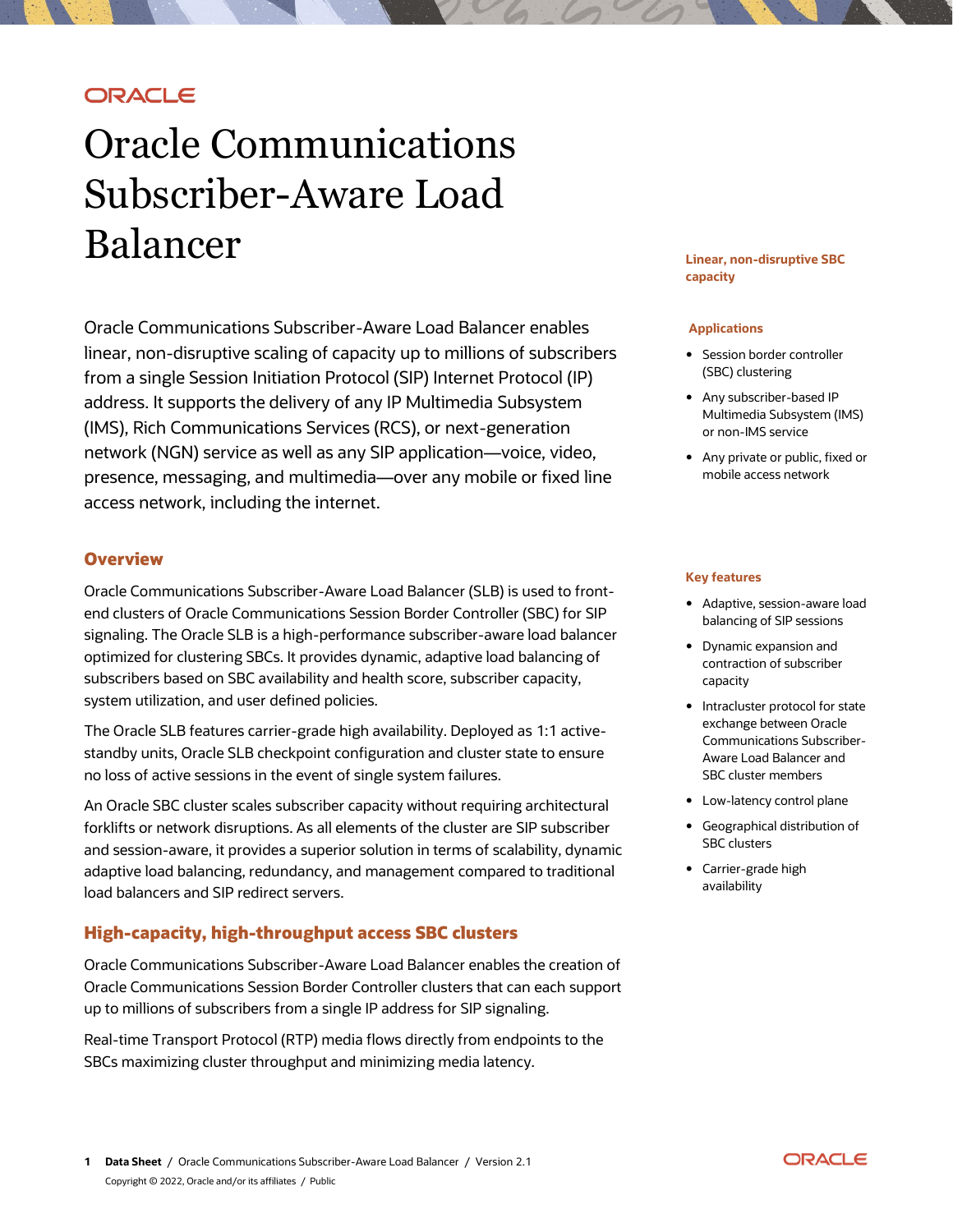# **Dynamic, adaptive stateful load balancing**

Oracle Communications Subscriber-Aware Load Balancer distributes subscribers to specific SBCs in the cluster at time of registration based upon SBC availability, health score, capacity, and current load. This information is exchanged between SBCs and Oracle SLB using an intra-cluster protocol. Moreover, if the cluster is composed of different members such as a mix of appliance SBCs with different capacity or a mix of appliance and virtualized SBCs, Oracle SLB uses each individual member's performance characteristics so as to optimize performance of the cluster as a whole without overloading slower members.

SBCs can be easily added or even removed from the cluster without any service disruption, assuming that sufficient capacity exists in the cluster. Subscribers are redistributed across the reconfigured cluster only when they do not have active calls or sessions in progress.

# **Low latency**

Oracle SLB binds subscriber to member Oracle SBC based on loading and subscriber geography. Once binding is established, it utilizes "fast-path" to perform packet forwarding of subsequent signaling messages leading to low latency.

## **SLB virtualization**

Oracle SLB can be run as a Virtual Network Function (VNF). Supported hypervisors for Oracle SLB –Virtual Network Function include:

- Kernel Based Virtual Machine (KVM),
- VMware ESXi.

Oracle Communications Subscriber-Aware Load Balancer software supports deployment in Oracle Cloud Infrastructure (OCI) and Amazon Web Services (AWS) public clouds. To reduce the need for cloud expertise, orchestration using Terraform scripts is supported on OCI and AWS.

## **Management and orchestration (MANO)**

Oracle Communications offers VNFs for session management, service delivery platforms including SBCs, load balancing, core network signaling management and policy management. Oracle's strategy is based on providing carrier grade VNFs that can be orchestrated in a flexible manner by a variety of environments, including the major industry orchestration and automation third party offerings.

The Oracle SLB supports REST API to automate instantiation, enable remote configuration and perform monitoring of SLB VNFs.

# **Catalyst to virtualization**

Oracle Communications Subscriber-Aware Load Balancer helps operators' transition to virtualization by enabling an incremental introduction of virtualized SBCs in hybrid clusters alongside purpose build SBCs.

#### **Key benefits**

- Maintains cluster wide subscriber awareness and SBC utilization for intelligent SBC selection and rebalancing
- Scales to support up to millions of subscribers with no additional signaling latency
- Delivers greater security than SIP- aware load balancers
- Simplifies endpoint management
- Protects against site disasters and loss of connectivity
- Satisfies all access border control requirements
- Protects SBC investment
- Allows cluster composed of heterogeneous members and protects each against overload

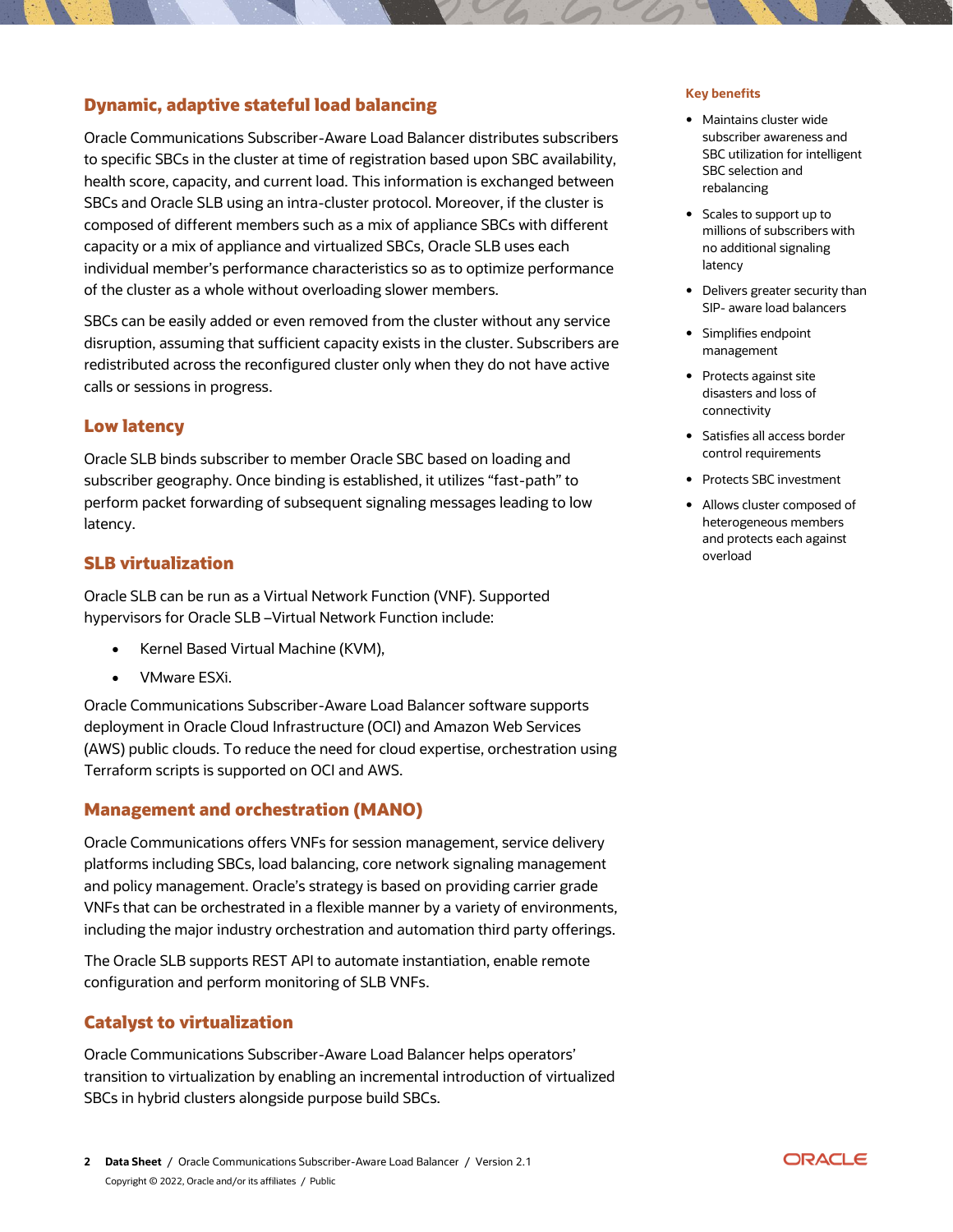Hybrid clusters can support multiple services, applications, and access networks.

- Any service: Mobile, residential, or enterprise
- Any application: Voice, video, presence, messaging, videoconferencing, content and video share, unified communications, and collaboration
- Any access network: 3G, Long-Term Evolution (LTE), Worldwide Interoperability for Microwave Access (WiMAX), DSL, cable, fiber to the x (FTTx), leased line, internet, IPv4, IPv6, and IPv4/IPv6 interworking.

# Any service, any application



Figure 1. An Oracle Communications Session Border Controller cluster can be virtualized to physically support multiple services, applications, and access networks

# **Co-located or geographically distributed deployment models**

To enable geographic distribution and preserve IP endpoint address transparency, the Oracle Communications Subscriber-Aware Load Balancer uses IP-in-IP encapsulation Request for Comment 2003 (RFC 2003) to forward traffic to the SBC.

The following deployment models provide geographic redundancy and network resiliency:

- **Co-located SBC cluster**: Oracle SLBs and SBCs are physically co-located in the same data center or aggregation Point of Presence (POP)
- **Distributed SBC cluster**: Oracle SLBs and SBCs are physically distributed and separated from each other. Each Oracle Communications Subscriber-Aware Load Balancer only has access to a specific group of SBCs. This solution provides geographic redundancy

#### **Network session delivery and control infrastructure**

Oracle's network session delivery and control infrastructure helps enterprises and service providers to manage the many challenges in the delivery of IP voice, video, and data services and applications. Service provider solutions are deployed at network borders and in the IP service core to help fixed-line, mobile, wholesale, and overthe-top service providers optimize revenues and realize long-term cost savings. In the enterprise, session delivery infrastructure solutions seamlessly connect fixed and mobile operators, enabling rich multimedia interactions and automating business processes for significant increases in productivity and efficiency. The following Oracle products are part of the network session delivery and control infrastructure.

#### **Related products**

- Oracle Communications Session Border Controller
- Oracle Communications Session Router
- Oracle Communications Core Session Manager
- Oracle Enterprise Session Border Controller
- Oracle Session Delivery Management Cloud
- Oracle Communications Session Delivery Manager
- Oracle Communications Operations Monitor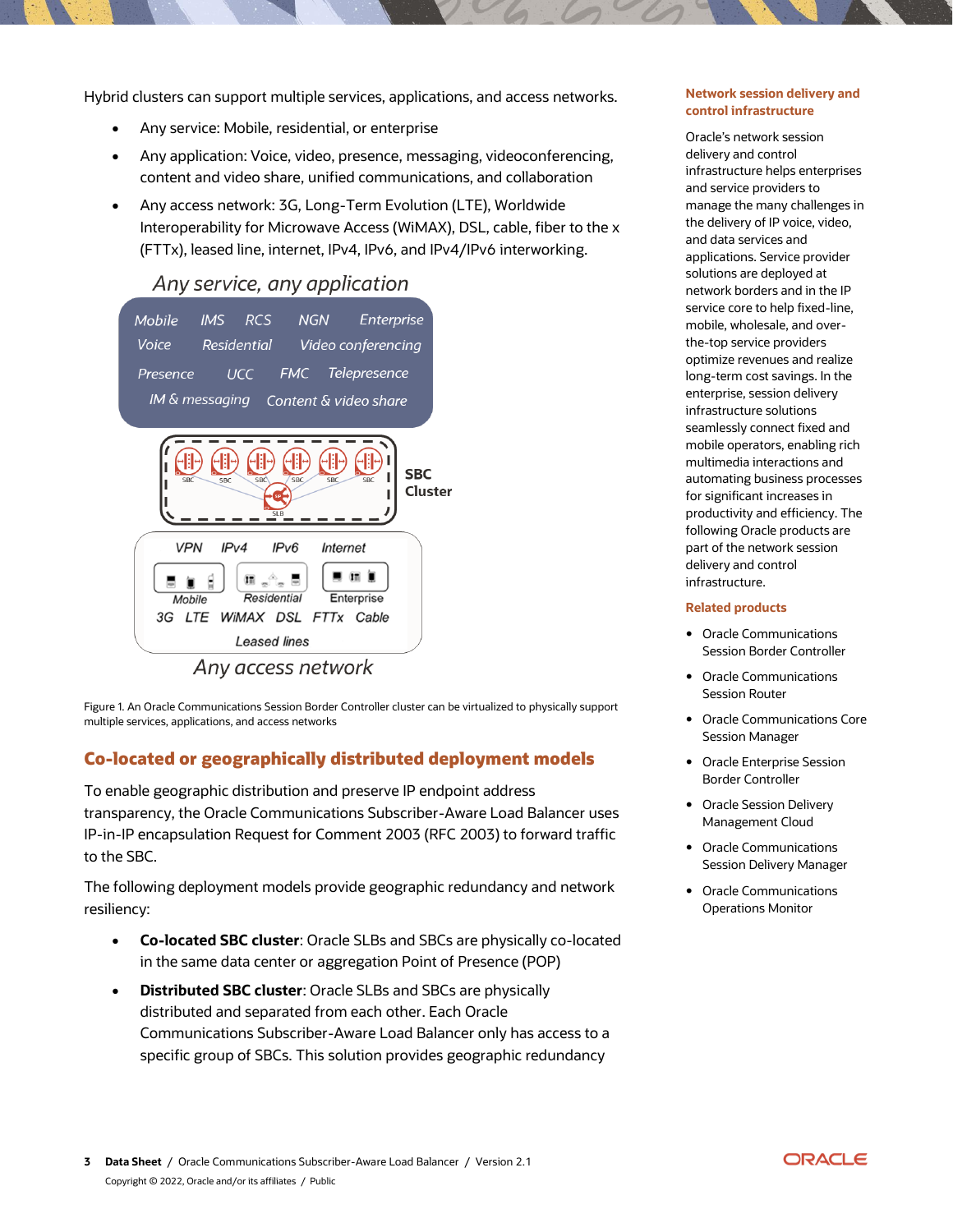## **Investment protection**

The Oracle Communications Session Border Controller cluster supports existing Oracle SBC investment and can be comprised of a heterogeneous mix of SBC hardware platforms and VNFs. It also supports all Access SBC (A-SBC) configurations such as A-SBC with Proxy Call Session Control Function (P-CSCF) and IMS Access Gateway (IMS-AGW), P-CSCF signaling function only or A-SBC only.

# **Carrier grade SBC functions and features including NET-SAFE security**

The Oracle Communications Session Border Controller cluster solution supports all of Oracle's carrier grade SBC functions and features in the areas of security, service reach maximization, service-level agreement (SLA) assurance, revenue protection, and regulatory compliance.

The Oracle Net-SAFE security framework addresses the unique security challenges of delivering SIP-based interactive IP communications over the Internet. The Net-SAFE framework includes advanced security features, a highly scalable architecture, and comprehensive monitoring and reporting capabilities.

### **Centralized management**

Oracle SBC and SLB can be configured and managed by Oracle Session Delivery Management Cloud (OSDMC) – a cloud native application for management and monitoring of Oracle Communications network functions. From Oracle Communications Session Delivery Manager – a centralized on-premises management system-SBCs can be added to or removed from the cluster, subscribers can be migrated, and software can be upgraded.